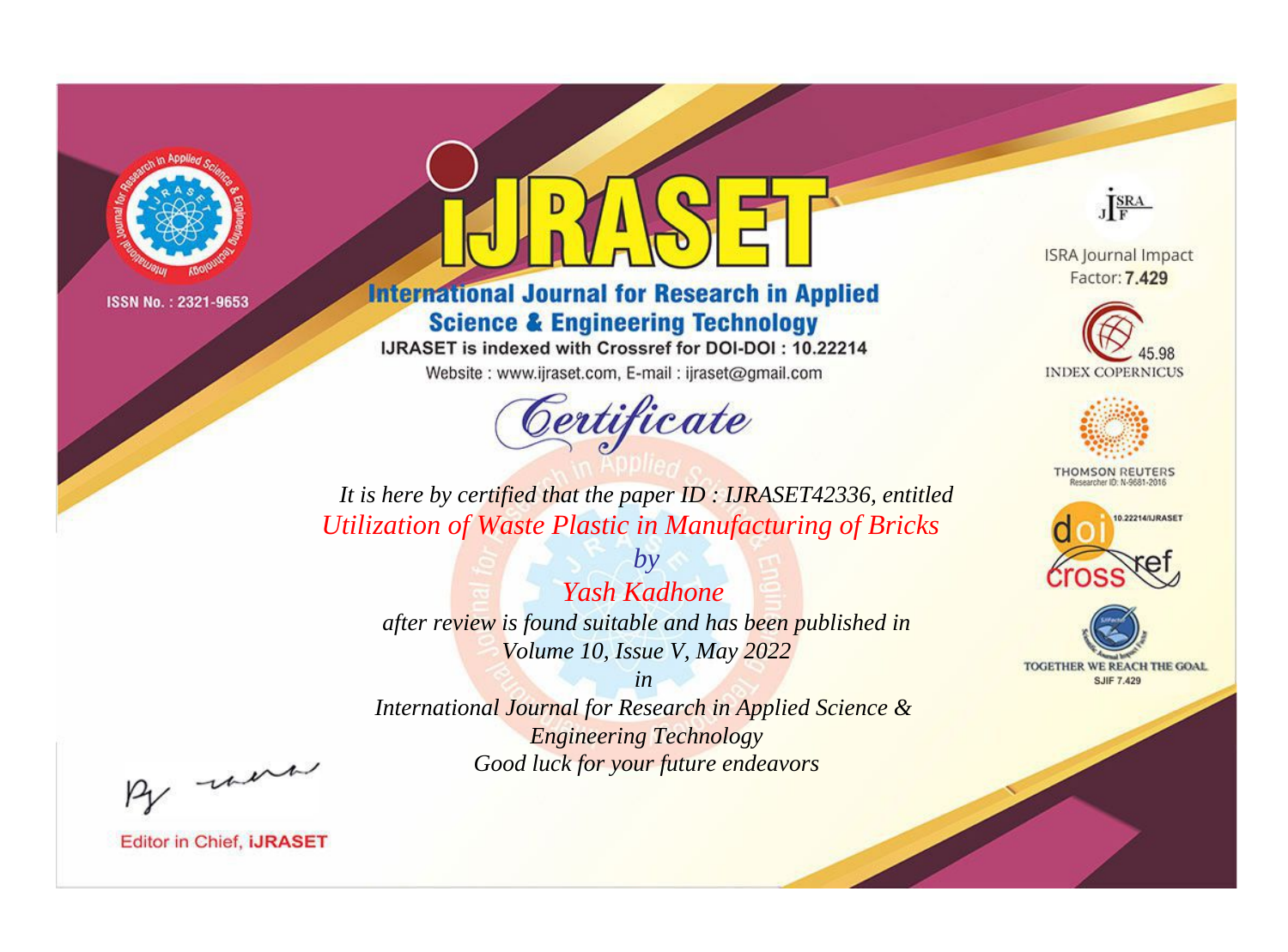

# **International Journal for Research in Applied Science & Engineering Technology**

IJRASET is indexed with Crossref for DOI-DOI: 10.22214

Website: www.ijraset.com, E-mail: ijraset@gmail.com



JERA

**ISRA Journal Impact** Factor: 7.429





**THOMSON REUTERS** 



TOGETHER WE REACH THE GOAL **SJIF 7.429** 

*It is here by certified that the paper ID : IJRASET42336, entitled Utilization of Waste Plastic in Manufacturing of Bricks*

*Suryakiran Rajput after review is found suitable and has been published in Volume 10, Issue V, May 2022*

*by*

*in* 

*International Journal for Research in Applied Science & Engineering Technology Good luck for your future endeavors*

By morn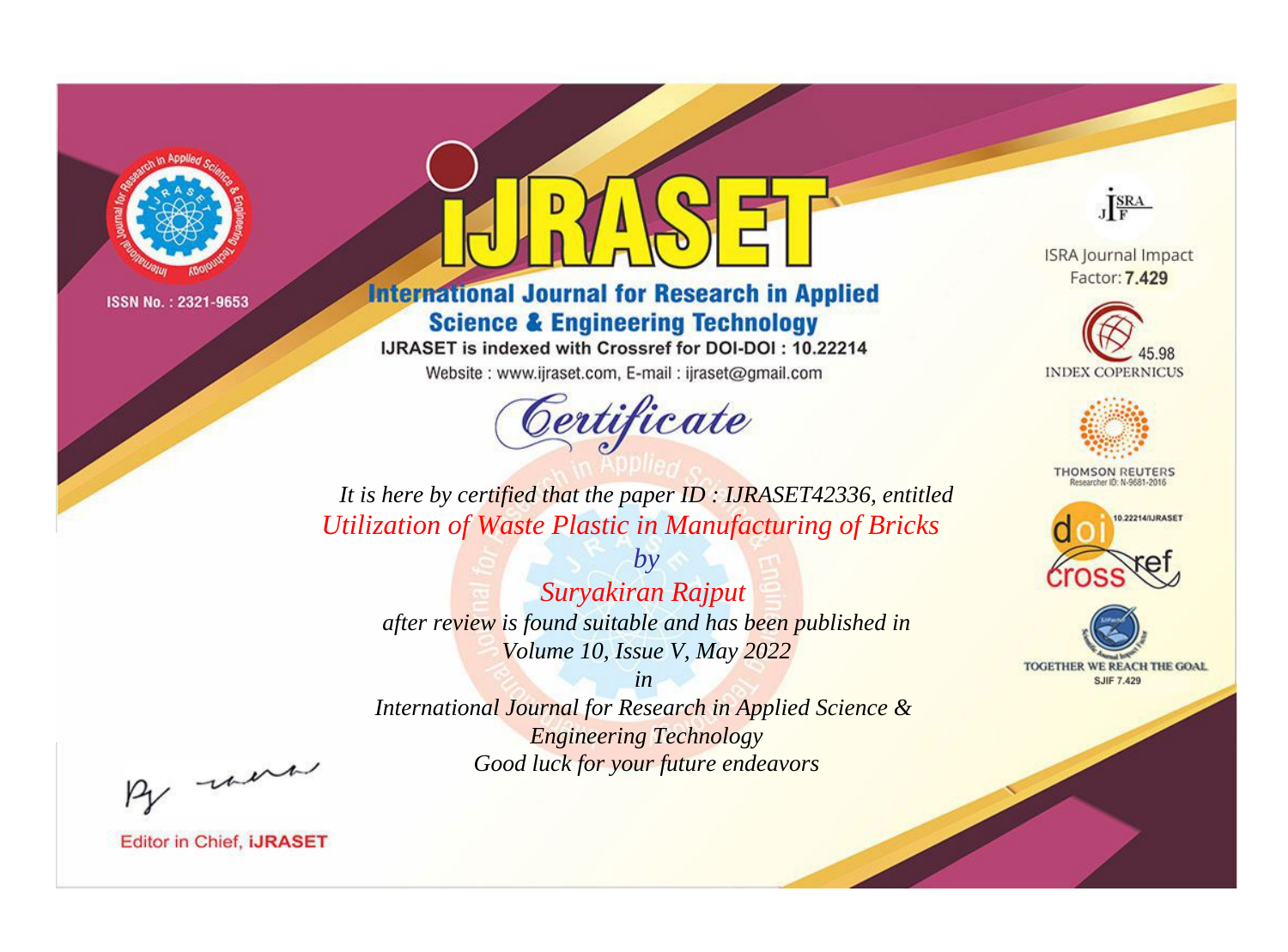

# **International Journal for Research in Applied Science & Engineering Technology**

IJRASET is indexed with Crossref for DOI-DOI: 10.22214

Website: www.ijraset.com, E-mail: ijraset@gmail.com



JERA

**ISRA Journal Impact** Factor: 7.429





**THOMSON REUTERS** 



TOGETHER WE REACH THE GOAL **SJIF 7.429** 

*It is here by certified that the paper ID : IJRASET42336, entitled Utilization of Waste Plastic in Manufacturing of Bricks*

*Rushikesh Deshmukh after review is found suitable and has been published in Volume 10, Issue V, May 2022*

*by*

*in* 

*International Journal for Research in Applied Science & Engineering Technology Good luck for your future endeavors*

By morn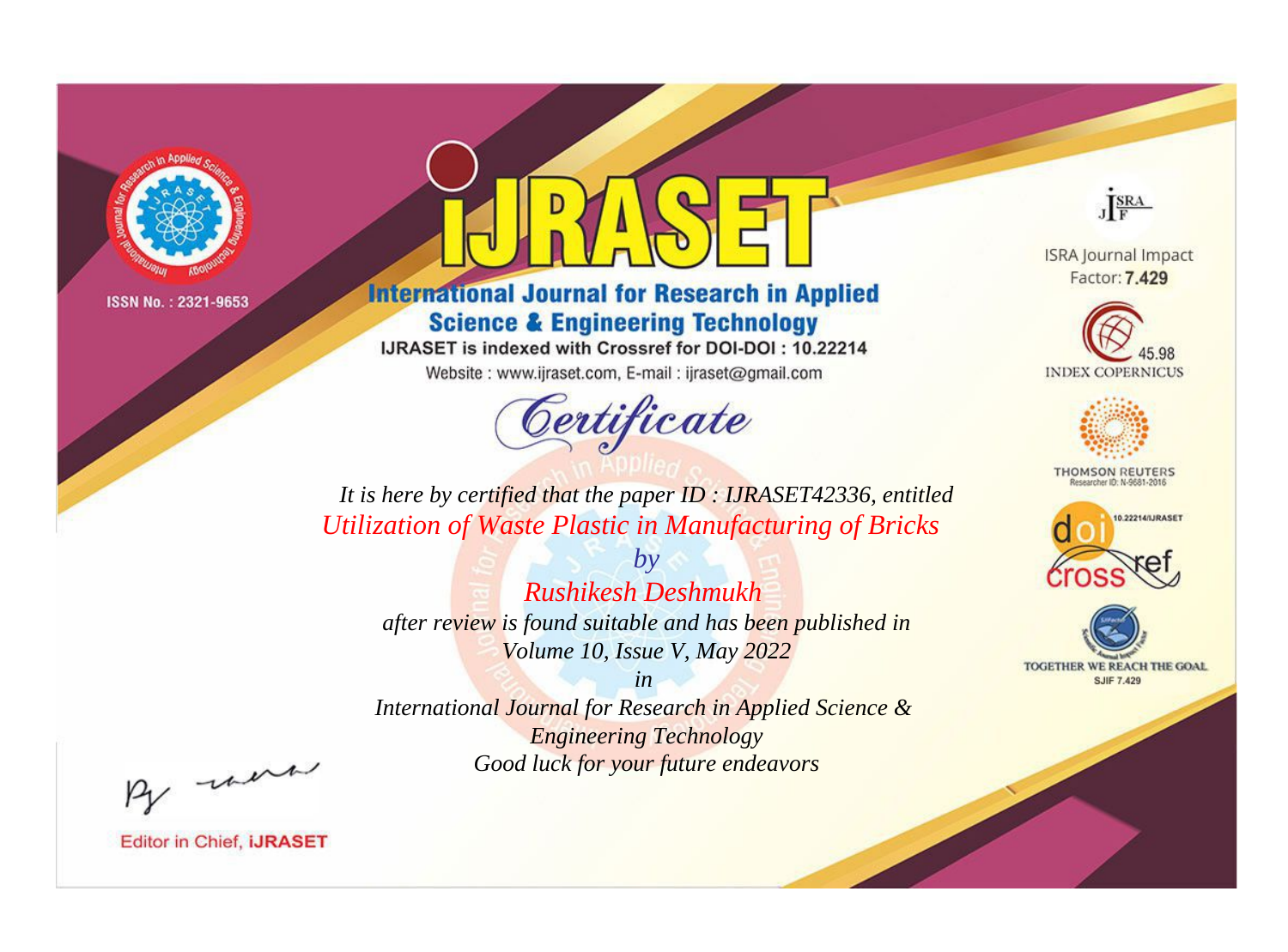

# **International Journal for Research in Applied Science & Engineering Technology**

IJRASET is indexed with Crossref for DOI-DOI: 10.22214

Website: www.ijraset.com, E-mail: ijraset@gmail.com



JERA

**ISRA Journal Impact** Factor: 7.429





**THOMSON REUTERS** 



TOGETHER WE REACH THE GOAL **SJIF 7.429** 

*It is here by certified that the paper ID : IJRASET42336, entitled Utilization of Waste Plastic in Manufacturing of Bricks*

*Aadesh Narkhede after review is found suitable and has been published in Volume 10, Issue V, May 2022*

*by*

*in* 

*International Journal for Research in Applied Science & Engineering Technology Good luck for your future endeavors*

By morn